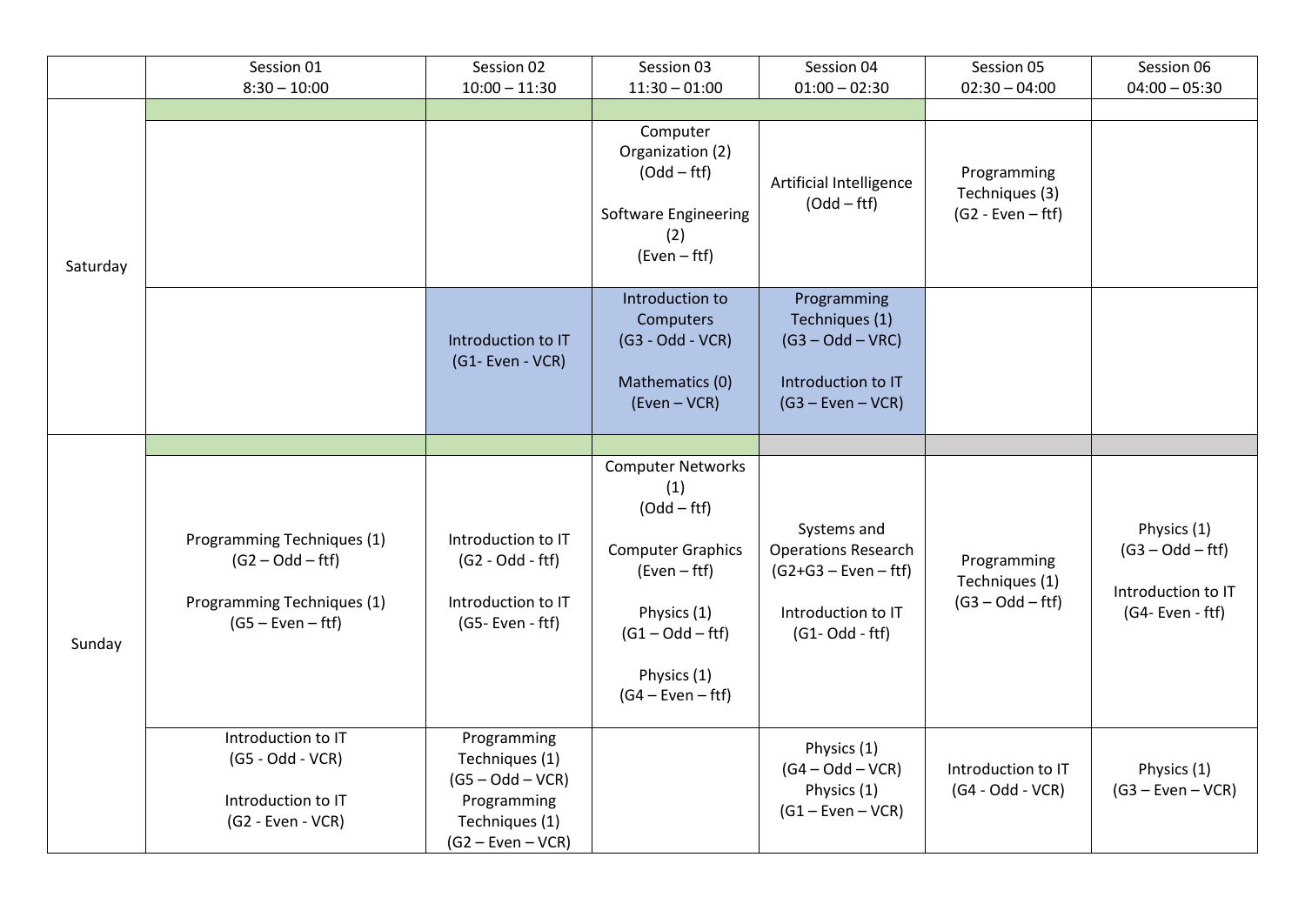| Monday    |                                                                                                                                        |                                                                            |                                                                                                           |                                                                                                                                                                                                                 |                                                                                |
|-----------|----------------------------------------------------------------------------------------------------------------------------------------|----------------------------------------------------------------------------|-----------------------------------------------------------------------------------------------------------|-----------------------------------------------------------------------------------------------------------------------------------------------------------------------------------------------------------------|--------------------------------------------------------------------------------|
|           | Programming<br>Techniques (3)<br>$(G3 - Even - fft)$                                                                                   |                                                                            | Programming<br>Techniques (3)<br>$(G1 - Odd - fft)$<br>Electronics<br>$(G3 - Even - fft)$                 | Systems and<br><b>Operations Research</b><br>$(G1 - Odd - N)$<br>Database Systems<br>(Even - ftf                                                                                                                | Electronics<br>$(G1 - Odd - fft)$                                              |
|           | Systems and<br><b>Operations Research</b><br>$(G2+G3 - Odd - VCR)$<br>Systems and<br><b>Operations Research</b><br>$(G1 - Even - VCR)$ | Electronics<br>$(G2+G3 - Odd - VCR)$<br>Electronics<br>$(G1 - Even - VCR)$ | Programming<br>Techniques (3)<br>$(G1 - Even - VCR)$                                                      | Programming<br>Techniques (3)<br>$(G2+G3 - Odd - VCR)$                                                                                                                                                          |                                                                                |
|           |                                                                                                                                        |                                                                            |                                                                                                           |                                                                                                                                                                                                                 |                                                                                |
| Tuesday   |                                                                                                                                        |                                                                            | Automata Models<br>$(G2+G3 - Odd - fft)$<br>Automata Models<br>$(G1 - Even - fft)$                        | Mathematics (1)<br>$(G3+G4+G5 - Odd -$<br>ftf)<br>Mathematics (1)<br>$(G1+G2 - Even - fft)$<br><b>Discrete</b><br>Mathematics<br>$(G2+G3 - Odd - fft)$<br><b>Discrete</b><br>Mathematics<br>$(G1 - Even - fft)$ | Introduction to IT<br>$(G3 - Odd - fft)$<br>Electronics<br>$(G2 - Even - fft)$ |
|           |                                                                                                                                        | Artificial Intelligence<br>(Even - VCR)                                    | <b>Discrete</b><br>Mathematics<br>$(G1 - Odd - VCR)$<br>Discrete<br>Mathematics<br>$(G2+G3 - Even - VCR)$ | Automata Models<br>$(G1 - Odd - VCR)$<br>Automata Models<br>$(G2+G3 - Even -$<br>VCR)                                                                                                                           |                                                                                |
| Wednesday |                                                                                                                                        |                                                                            | Mathematics (0)                                                                                           | Introduction to                                                                                                                                                                                                 | Introduction to                                                                |